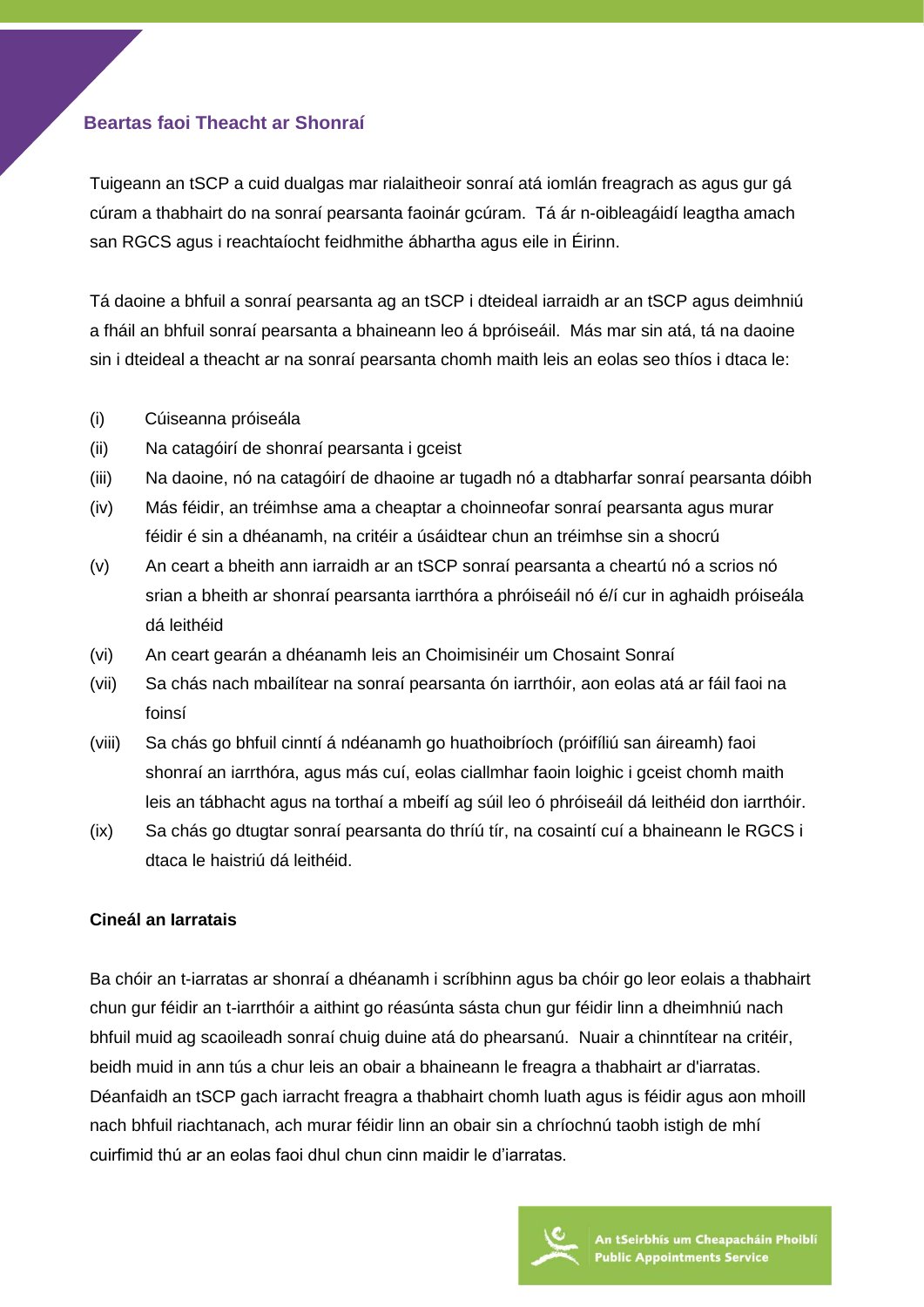#### **Cumarsáid a dhéanamh leis an Duine a mbaineann na sonraí leis/léi**

Beidh an tSCP i dteagmháil go díreach leat chomh luath agus a fhaightear iarratas bailí ar eolas. Is féidir go gcuideoidh an teagmhálaí seo leat an t-eolas áirithe a theastaíonn uait a dheimhniú. Is féidir leat cuidiú linn d'iarratas a dhéanamh níos gasta má thugann tú an oiread eolais dúinn agus is féidir faoi na sonraí atá á lorg agat agus an réimse eolais, am agus foinsí eolais a theorannú an oiread agus is féidir. Má theastaíonn uait cóip a fháil de gach rud atá againn fút, déanfaimid cuardach iomlán faoi na sonraí ábhartha ar fad sa tSCP.

## **Cuardach an Chórais**

Mura bhfuil cúis dhlisteanach ann réimse an iarratais a laghdú, déanfar cuardach i ngach bunachar sonraí agus i ngach córas comhaid ábhartha (comhaid fhisiceacha) atá ábhartha faoin RGCS ar fud na SCP.

Eagróidh an tSCP an freagra don iarratas tríd an fhreagracht a thabhairt do dhuine nó dhó as iarratais ar eolas a eisiúint ar fud na SCP agus as na freagraí ar fad a ghlacadh. Beidh an duine/daoine sin freagrach as iarratais ar eolas ó dhaoine freagrach as sin a chomhordú.

#### **Comhaid Fhisiceacha**

Déanfar cuardach ar gach comhad fisiceach (mar atá leagtha amach i dTreoirlínte chun Taifid a Bhainistiú) chun do shonraí a fháil.

#### **Srianta tar éis d'Iarratas a Fháil**

Níl sé ar intinn go gcuirfeadh comhlíonadh le reachtaíocht RGCS agus bainteach as do ghnáthreáchtáil na hoibre sa tSCP agus tar éis iarratas bailí a fháil, tá cead againn athruithe a dhéanamh leis an eolas a lorgaíodh mar a dhéanfaí de ghnáth a fhad is nach ndéantar athruithe mar gheall ar an iarratas é féin. San áireamh tá sonraí míchruinne a cheartú.

**Sonraí de chuid Tríú Páirtí**

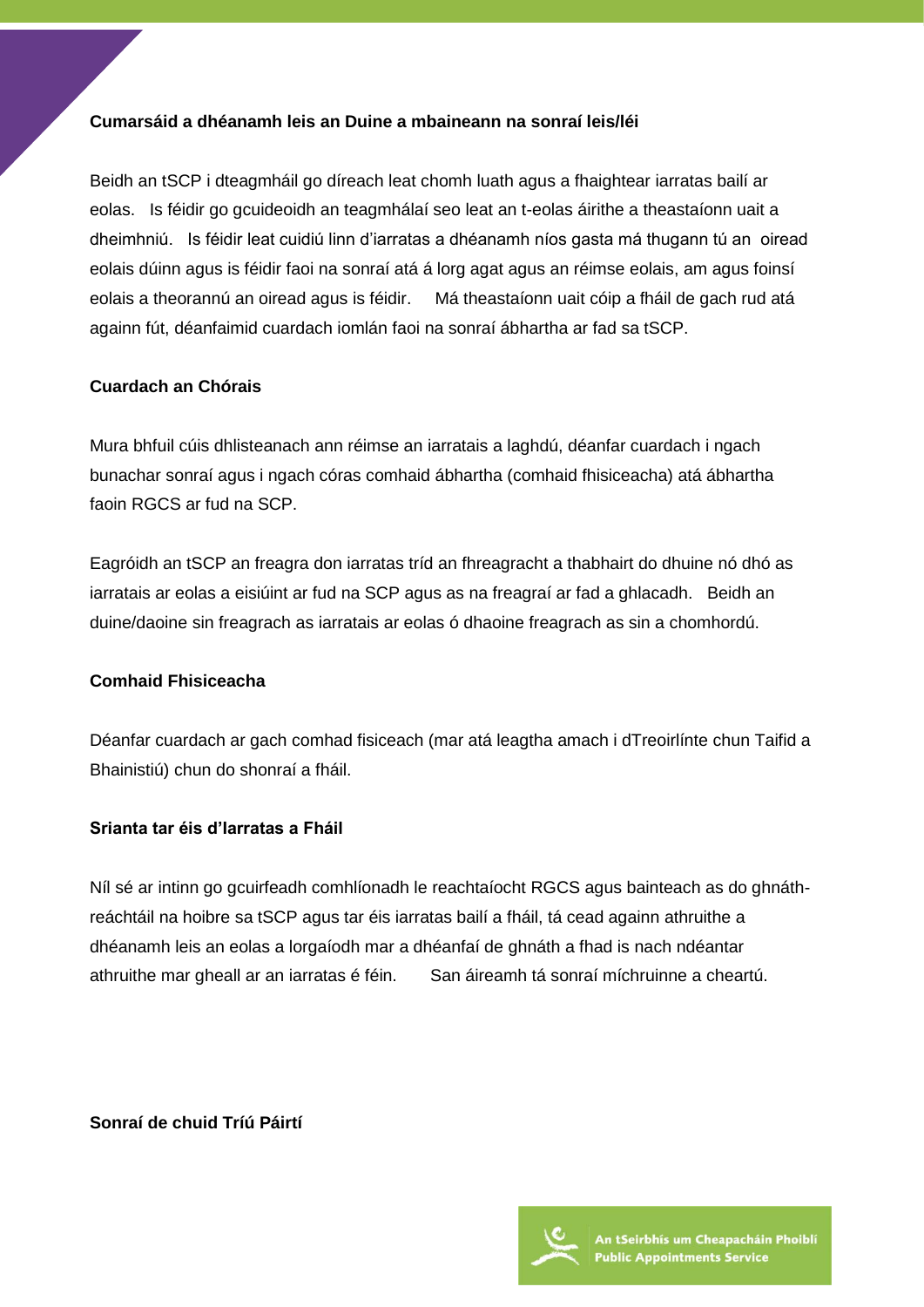Nuair a bhailítear an t-eolas, tabharfaimid aird ar ár n-oibleagáidí do dhaoine eile maidir le heolas. Tabharfaidh an duine(daoine) a ullmhaíonn ár bhfreagra aird ar chearta tríú páirtithe agus faoi oibleagáidí rúndachta ar bith a d'fhéadfadh a bheith i gceist chomh maith le díolúintí ábhartha ar bith faoi RGCS. Sa chás go nochtfaí aitheantas tríú páirtí i sonraí a bhaineann leat, is féidir go gcuirfimid an t-eolas sin faoi cheilt chun príobháideachas agus rúndacht tríú páirtithe dá leithéid a chosaint nó is féidir go dtabharfaimid cuid de na sonraí duit seachas ábhar ó fhoinsí bunaidh.

## **Díolúintí**

Tá ábhair áirithe atá díolmhaithe ó chur isteach sa fhreagra ó dhuine a lorgaíonn eolas. San áireamh tá ábhar na hidirbheartaíochta leis an duine agus eolas atá faoi réir ag pribhléid ghairmiúil dlí. San áireamh fosta tá eolas a bhaineann le fiosrú gairmiúil atá ar siúl nó le próisis atá ar siúl. Má tá muid ag idirbheartú leat ag an am céanna a dhéanann tú iarratas ar eolas, níl dualgas orainn eolas a thabhairt a d'fhéadfadh cur as don idirbheartaíocht sin. Nuair a chomhlíontar an idirbheartaíocht agus curtha i bhfeidhm, tá an comhad faoi réir ag RGCS.

Ní mór ríomhphoist a chur ar fáil chomh maith le sonraí cartlainne i ríomhaire agus sonraí fisiceacha a choinnítear i gcóras comhaid ábhartha. Coinneofar píosa scannánaíochta CCTV má iarrtar é.

Ní féidir Iarratais ar Shonraí a úsáid le cur as do rúin trádála nó do chearta maoine intleachtúla. Dá bhrí sin ní féidir leis an tSCP ábhar trialacha nó caighdeáin marcála a thabhairt amach mar chuid d'Iarratas ar Theacht ar Shonraí.

Sa chás go bhfuil eolas faoi shláinte san áireamh i sonraí pearsanta, d'fhéadfadh dualgas a bheith ar an tSCP dul i gcomhairle le hoibrí gairmiúil sláinte sula dtabharfaí eolas amach. Dhéanfaí é seo so dóigh nach dtabharfaí eolas amach do dhuine a lorgaíonn eolas faoi dhrochbhail sláinte ar eagla go gcuirfeadh sé as don duine sin nó do dhuine eile. Ní bheadh sin i gceist sa chás go mbeadh an t-eolas ar fáil cheana ag an duine i gceist, nó a thug an t-eolas.

Aithnímid má theipeann orainn freagra a thabhairt ar d'iarratas taobh istigh den am ceart gur féidir le duine gearán a dhéanamh chuig Oifig an Choimisinéara um Chosaint Sonraí, agus gur féidir go gcuirfeadh an Coimisinéir fiosrú ar bun. Déanfaimid ár ndícheall a chinntiú go bpléitear go héifeachtach le gach iarratas ar eolas go héifeachtach agus go héifeachtúil i gcónaí agus tá muid buíoch as bhur gcomhoibriú cabhrú linn do chearta a chosaint faoi RGCS.